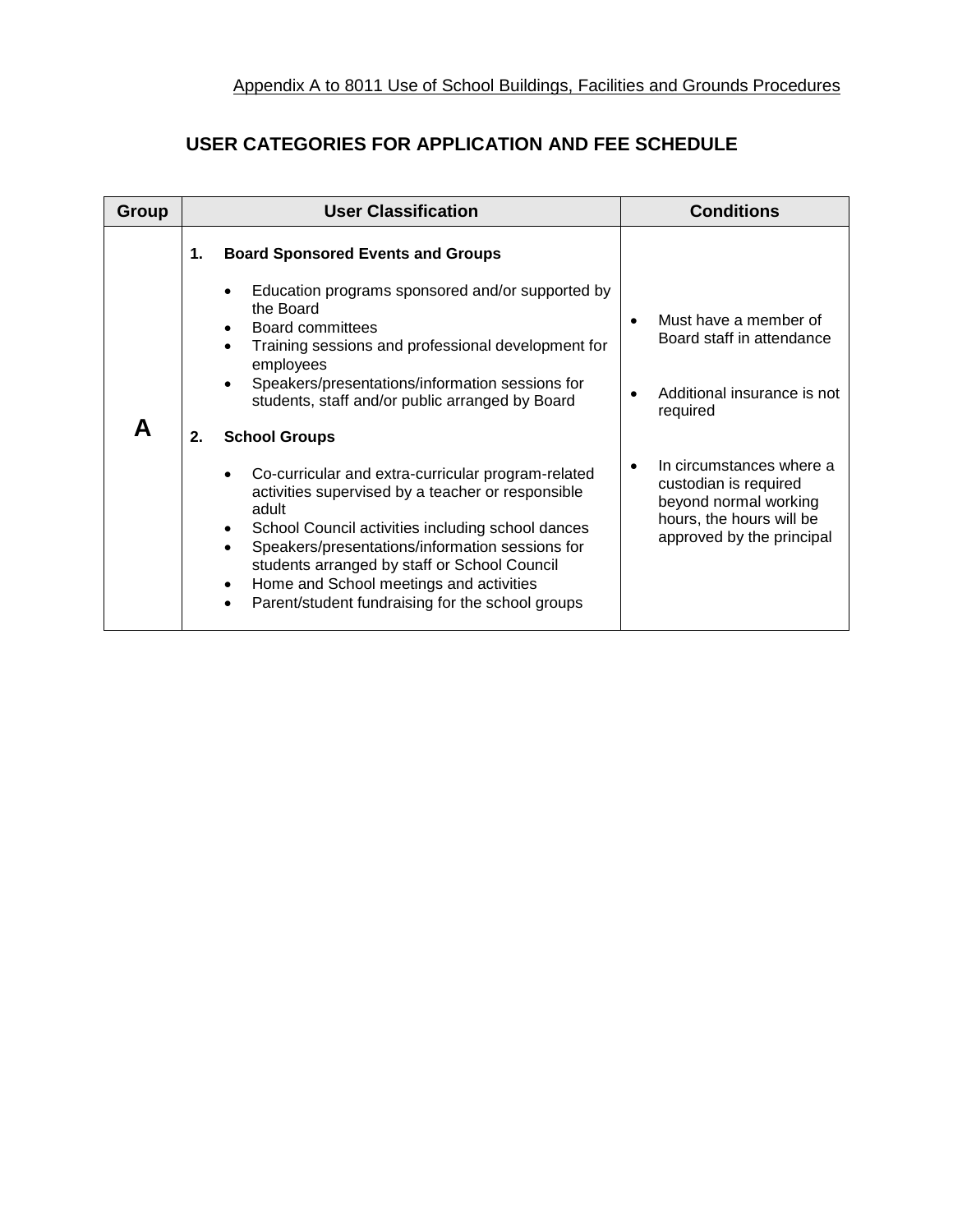| <b>Group</b> | <b>User Classification</b>                                                                                                                                                                                                                                                                                                                                                                                                                                                                                                                                                                                                                                            | <b>Conditions</b>                                                                                                                                                                                                                            |  |
|--------------|-----------------------------------------------------------------------------------------------------------------------------------------------------------------------------------------------------------------------------------------------------------------------------------------------------------------------------------------------------------------------------------------------------------------------------------------------------------------------------------------------------------------------------------------------------------------------------------------------------------------------------------------------------------------------|----------------------------------------------------------------------------------------------------------------------------------------------------------------------------------------------------------------------------------------------|--|
|              | <b>Non-Profit Youth Community Programs</b><br>1.                                                                                                                                                                                                                                                                                                                                                                                                                                                                                                                                                                                                                      |                                                                                                                                                                                                                                              |  |
|              | Non-profit youth (under 18 years of age)<br>٠<br>community programs and organizations whose<br>membership is not restrictive and whose<br>leaders and/or instructors receive no direct<br>compensation<br>Charitable organizations or agencies providing<br>$\bullet$<br>before or after school programs at cost, no cost<br>or donation only                                                                                                                                                                                                                                                                                                                         | Must have an adult (age of 18<br>$\bullet$<br>or older) in attendance<br>Permit Application for School<br>$\bullet$<br>Use is required                                                                                                       |  |
|              | <b>Non-Profit Community Sports</b><br>2.<br>Non-profit recognized youth sport and<br>$\bullet$<br>recreation service providers<br>Unorganized/amateur athletic and sports<br>$\bullet$<br>groups - this includes staff and student groups<br>not directly related to school and student<br>programming                                                                                                                                                                                                                                                                                                                                                                | Insurance required; proof and<br>$\bullet$<br>copy of general and<br>comprehensive public liability<br>insurance must be presented<br>prior to event - may be<br>purchased with OSBIE at the<br>school when submitting permit<br>application |  |
| Β            | 3.<br><b>Non-Profit Community Recreation</b><br>Non-profit recreational or social groups/clubs or<br>activities - this includes staff and student<br>groups not directly related to school and<br>student programming<br>Non-profit community theatre, dance or musical<br>$\bullet$<br>productions<br>School reunions<br>$\bullet$<br>Birthday parties, baby/bridal showers and staff<br>parties<br><b>Non-Profit Community Associations and</b><br>4.<br><b>Organizations</b><br>Non-profit local community associations and<br>municipalities holding meeting or public<br>information sessions<br>Board union and federation meetings and<br>information sessions | In circumstances where<br>$\bullet$<br>custodian is required beyond<br>normal working hours, the<br>hours will be approved by the<br>principal and cost charged<br>against "Community Use of<br>Schools"                                     |  |
|              | <b>Charity Organizations</b><br>5.<br>Groups where money collected is used for<br>community club or charitable purposes and not<br>for personal gain                                                                                                                                                                                                                                                                                                                                                                                                                                                                                                                  |                                                                                                                                                                                                                                              |  |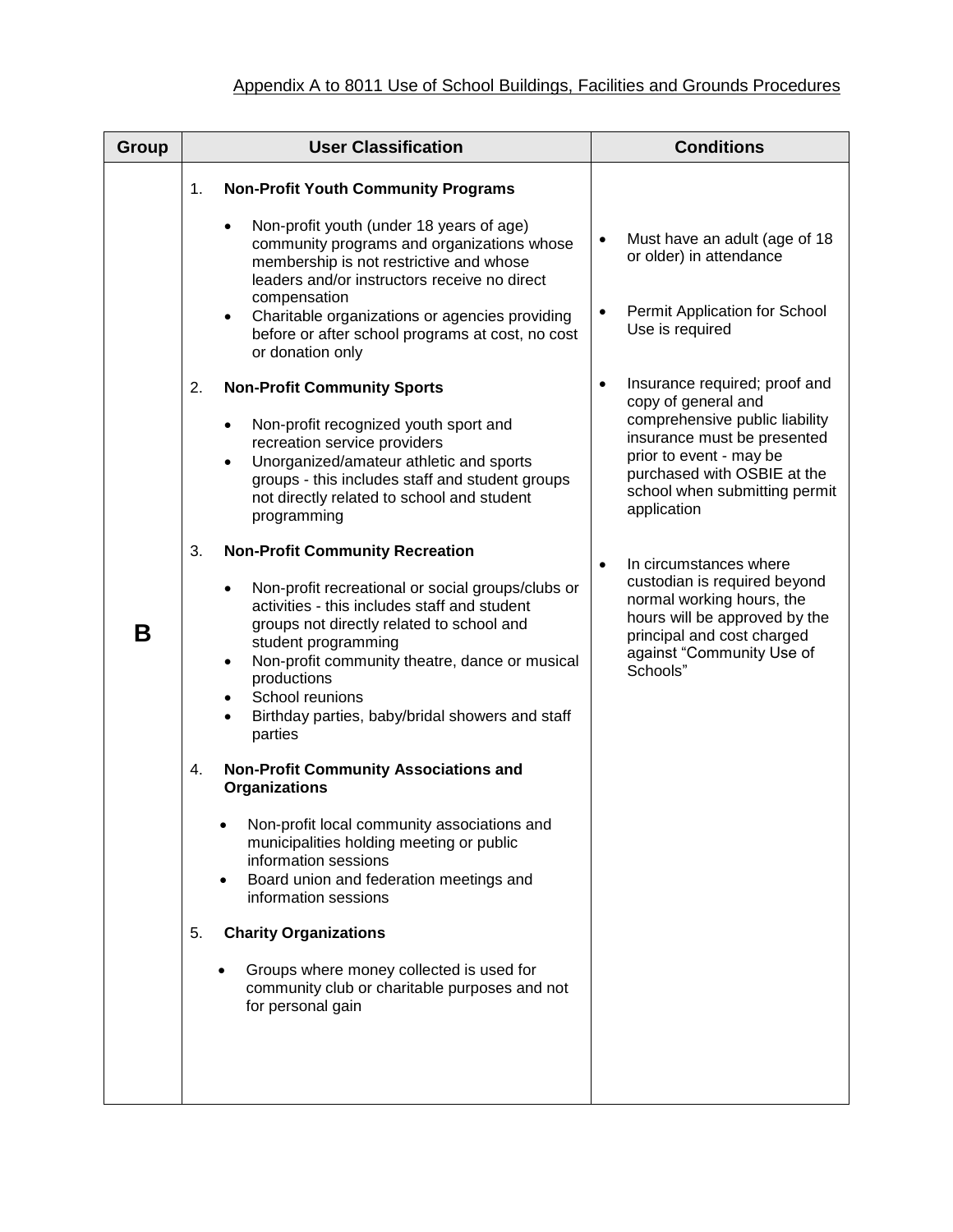| Group | <b>User Classification</b>                                                                                                                                                                                                                                                                                                                                                                                                                         | <b>Conditions</b> |
|-------|----------------------------------------------------------------------------------------------------------------------------------------------------------------------------------------------------------------------------------------------------------------------------------------------------------------------------------------------------------------------------------------------------------------------------------------------------|-------------------|
|       | 6.<br><b>Partnerships and Reciprocal Agreement Groups</b><br>City of Thunder Bay Parks and Recreation<br><b>Department Programs</b><br>Coterminous Boards physical education<br>program<br>Indigenous Programs<br>Lappe Local Area Services Board<br><b>LU Education Department</b><br>$\bullet$<br>Additional Qualification Courses (OISE, LU)<br>Individuals providing music/piano instruction to<br>$\bullet$<br>students at LDSB rural schools |                   |
|       | 7.<br>Day Cares<br>Providing before or after school programs                                                                                                                                                                                                                                                                                                                                                                                       |                   |